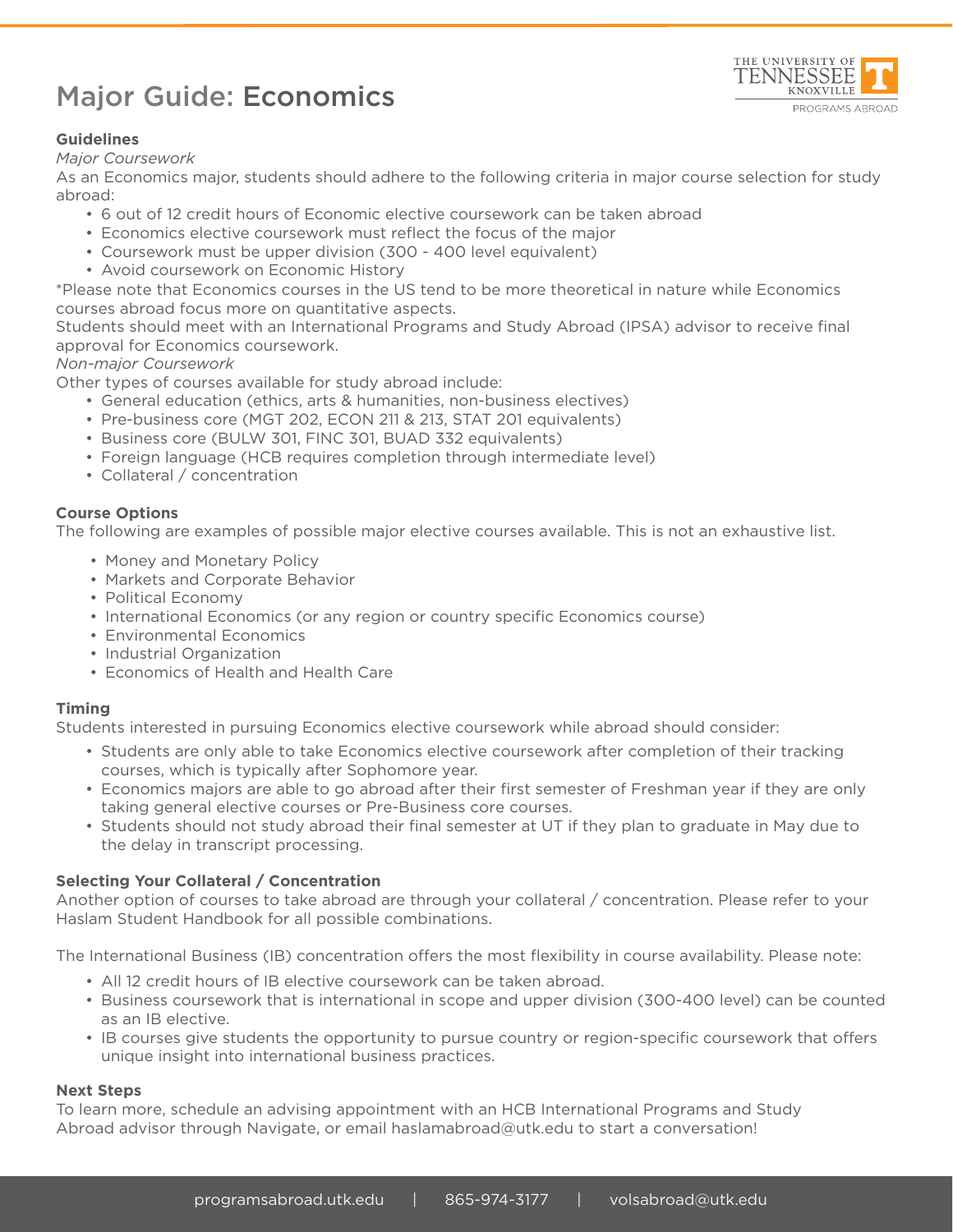# Major Guide: Economics



*Please note, this is not an exhaustive list. Other programs available through our website may also be viable options.*

## Semester Programs



## UT Haslam College of Business in Prague

Program Type: UT Affiliate Program Location: Prague, Czech Republic

*Quick Look: Take courses at the University of Economics, the Czech Republic's leading university in the field of management and economics. Whether you're a history buff, architect geek, or eclectic music fan, Prague has something for you.*



# University College Dublin

Program Type: UT Direct Program Location: Dublin, Ireland

*Quick Look: UCD is Ireland's largest and most international university, with nearly 1 in every 5 of its 33,000 students from outside Ireland's borders. Dublin is home to over 1,000 leading multinational companies such as Apple, Google and Microsoft.*



# Macquarie University

Program Type: UT Exchange Program Location: Sydney, Australia

*Quick Look: 10 miles from Sydney's dynamic downtown center and harbor, Macquarie University is central to diverse businesses and culture. Macquarie is renowned for its interdisciplinary teaching, highly skilled graduates, and worldclass facilities.*



# UT in Madrid

Program Type: UT Affiliate Program Location: Madrid, Spain

*Quick Look: UC3M is recognized throughout Europe for being referred to as the "Harvard of Spain." The business programs at UC3M are well-regarded internationally and their Department of Economics is ranked among the top 50 programs in the world.*